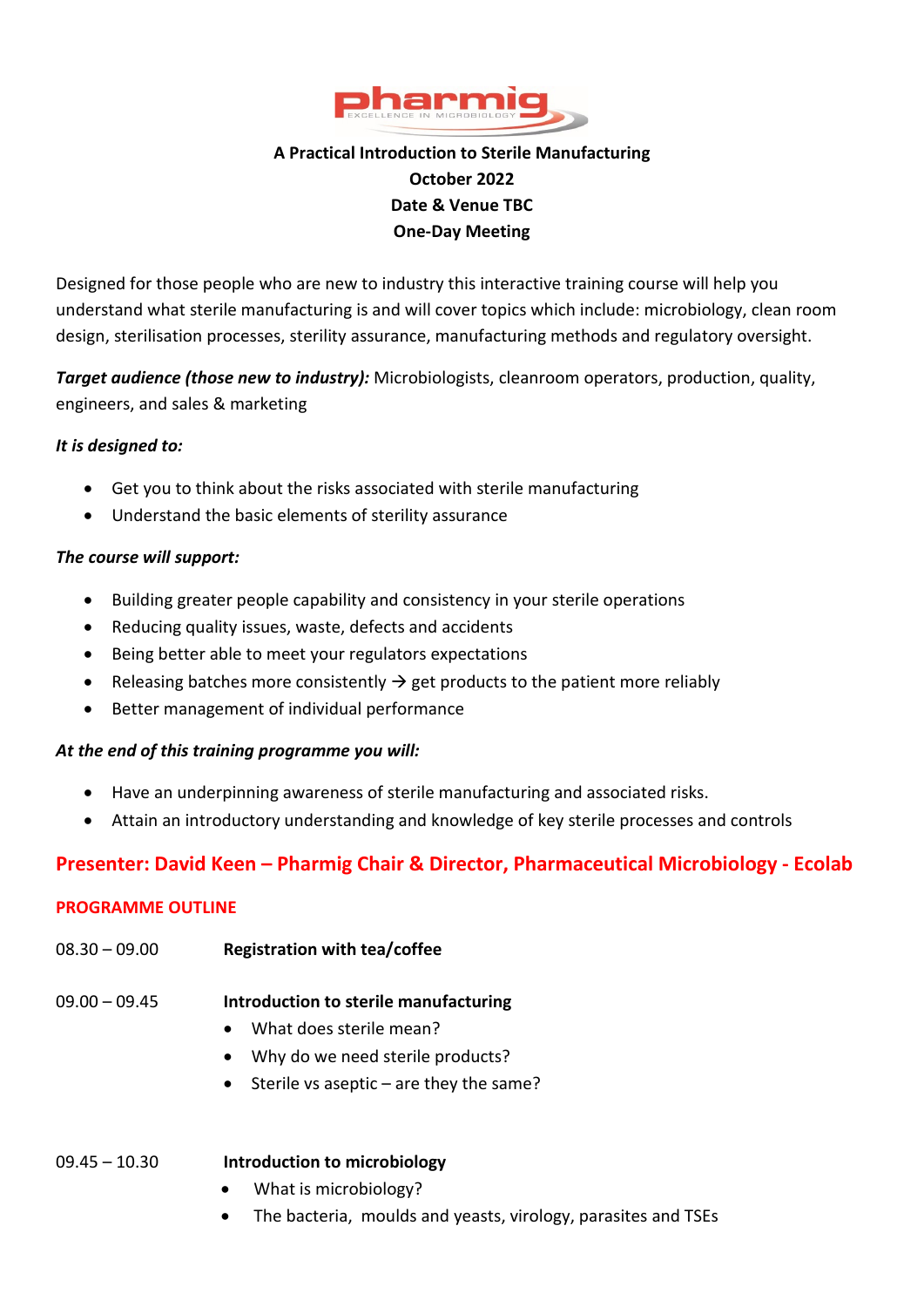|                 | Controlling and understanding microbial growth<br>$\bullet$                                                                                                                                                                                                      |
|-----------------|------------------------------------------------------------------------------------------------------------------------------------------------------------------------------------------------------------------------------------------------------------------|
| $10.30 - 11.00$ | Morning break with tea/coffee                                                                                                                                                                                                                                    |
| $11.00 - 11.45$ | Introduction to cleanrooms<br>What is a cleanroom<br>$\bullet$<br>Cleanroom grades and controls<br>٠<br>Design and equipment<br>$\bullet$<br>Cleanrooms as a contamination control system<br>$\bullet$<br>Cleanroom behaviours<br>$\bullet$                      |
| $11.45 - 12.30$ | <b>Methods of sterilisation</b><br>Moist and dry heat<br>٠<br>Filtration<br>$\bullet$<br>Irradiation and e-beam<br>$\bullet$<br>Chemical<br>$\bullet$                                                                                                            |
| $12.30 - 13.30$ | Lunch                                                                                                                                                                                                                                                            |
| $13.30 - 14.15$ | <b>Process manufacturing</b><br>Common product dose forms<br>$\bullet$<br>How to manufacture these dose forms<br>$\bullet$<br>Isolators RABS and open filling<br>$\bullet$<br>Blow fill seal, freeze drying<br>Process simulations, media fills and broth trials |
| $14.15 - 15.00$ | <b>Sterility assurance</b><br>What is sterility assurance?<br>Risk based manufacturing<br>$\bullet$<br>Determination of sterility<br>$\bullet$                                                                                                                   |
| $15.00 - 15.30$ | Afternoon break with tea/coffee                                                                                                                                                                                                                                  |
| $15.00 - 15.45$ | Sterile manufacturing and the regulations and compliance to GMP<br>Why is there a need for regulations?<br>Who regulates the pharmaceutical industry?<br>$\bullet$<br>Are you inspection ready?                                                                  |

#### 15.45 – 16.00 **Closing remarks**

*Please note: all information addressed by the speakers are of their own/ their company opinions and viewpoints. Pharmig is not responsible for any content presented at the meeting.*

*Pharmig also has the right to change the programme at any time due to unforeseen circumstances.*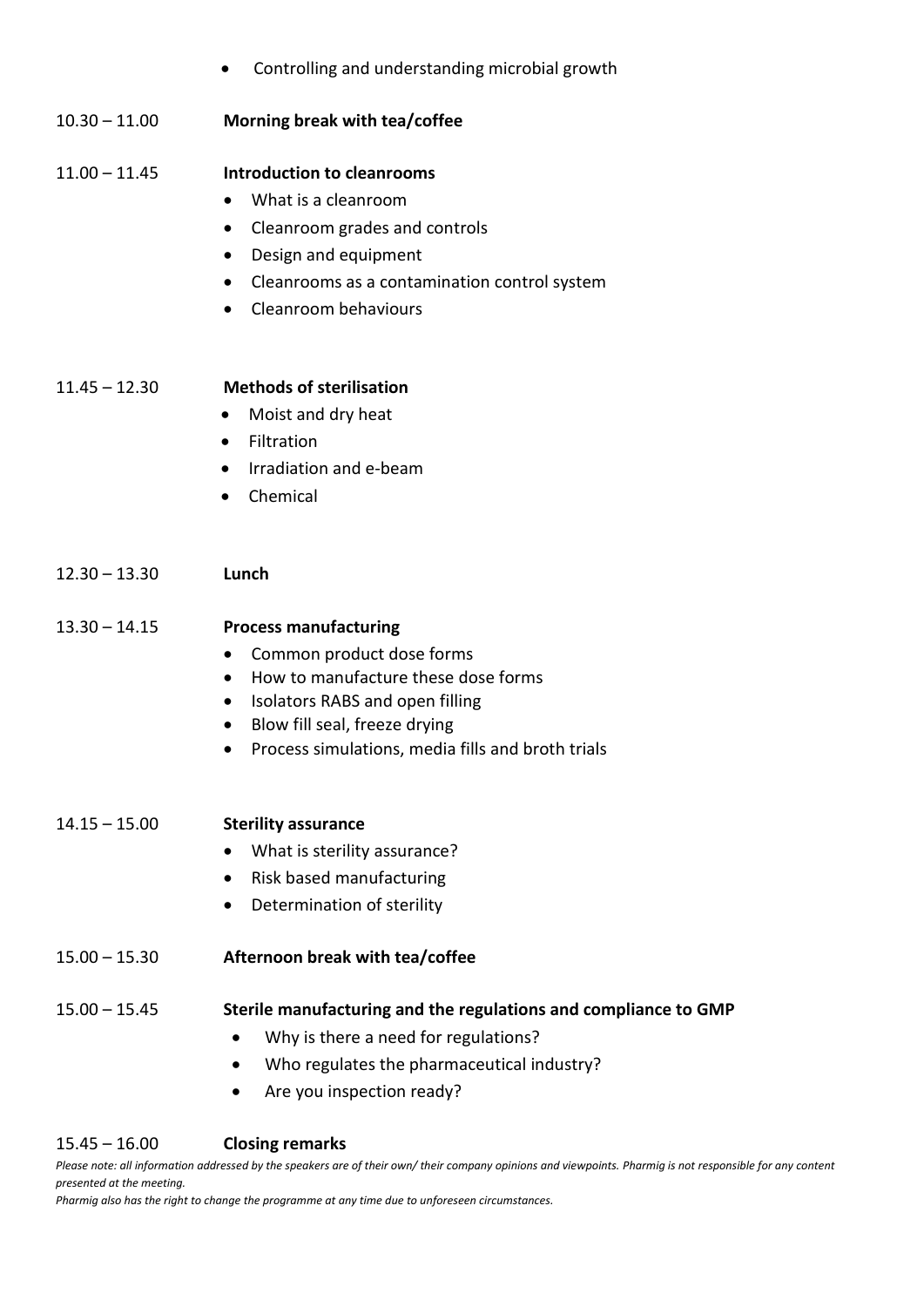### **Your Presenters**

# **David Keen - Pharmig Chair & Director, Pharmaceutical Microbiology - Ecolab**

David is a microbiologist working for Ecolab as a the Director of Pharmaceutical Microbiology for their Lifesciences division. David got his first taste of Pharmig quite a depressing number of years ago. In 2007 he became a committee member of Pharmig. In November 2013 he had the honor of being elected as Pharmig Chair.

David started life at GSK Barnard Castle. Here he performed environmental monitoring and clean room qualification before moving on to sterile finished product testing. He then moved to a small startup company called SCM Pharma. Here he set up a new microbiology lab and developed a new microbiology team. He helped design and qualify the new clean rooms. He then moved from microbiology to project management and became the technical manager.

David then moved to Reckitt Benckiser at their Hull site where he discovered the magic and pain of working in an FMCG environment. His role was to improve microbiological awareness on the site and a large amount of time was spent investigating significant microbial contamination events with suppliers and products. He was lucky enough to be sent across the world investigating microbiological issues on behalf of the company. If you get caught by him at the bar, he can bore you to death on the wonders of seaweed.

In 2012 David moved back to GSK at the Ulverston site in the Lake District. This is a large scale primary API manufacturing site makes bulk sterile antibiotics. It uses isolator technology in a primary environment, which was a bit of a steep learning curve.

David started a new role as a microbiological consultant for Ecolab in March 2018. In this role David utilizes his experience to help Ecolab's clients with microbiological and manufacturing issues, across the globe

He is experienced in most drug dose forms from sterile needless injection systems, explosive aseptic ampoules to inhalation devices, oral doses of microbial sensitive products and sticky capsules. Plus a great deal of primary manufacturing to boot. He is now dipping his toe into the world of disinfectants and contamination control – a microbiologist's best friend.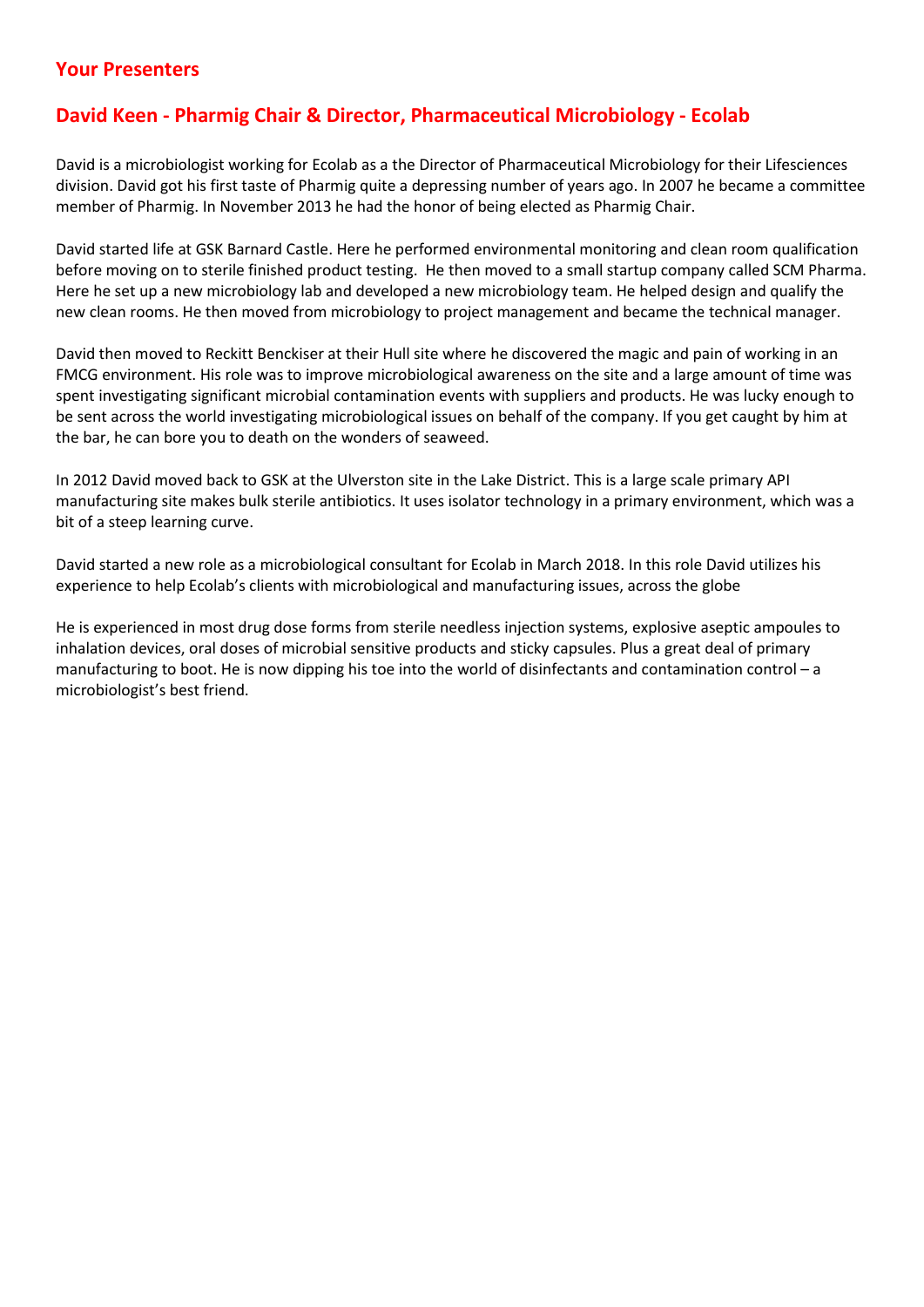#### **BOOKING FORM**

|                 | Please reserveplace(s) for A Practical Introduction to Sterile Manufacturing<br>being held (Venue TBC) Date (TBC in October)         |
|-----------------|--------------------------------------------------------------------------------------------------------------------------------------|
| Company:        |                                                                                                                                      |
| Address:        | <u> 1989 - Johann Stoff, amerikansk politiker (d. 1989)</u>                                                                          |
|                 | Contact name if different from the delegate:                                                                                         |
| Tel:            |                                                                                                                                      |
| <b>DELEGATE</b> | $\mathbf{1}$                                                                                                                         |
| Surname:        | <u> 1989 - Johann Barn, mars ann an t-Amhain an t-Amhain an t-Amhain an t-Amhain an t-Amhain an t-Amhain an t-Amh</u><br>First Name: |
| Job Title:      | Email:<br><u> 1989 - Johann John Stone, mars et al. (1989)</u>                                                                       |
|                 |                                                                                                                                      |
| <b>DELEGATE</b> | $\overline{2}$                                                                                                                       |
| Surname:        | First Name:                                                                                                                          |
| Job Title:      |                                                                                                                                      |
|                 |                                                                                                                                      |

Email: [info@pharmig.org.uk](mailto:info@pharmig.org.uk) Fax: +44 (0) 1920 871 156

| <b>Member Fees</b> * |                                                          |   | Non Members*     |                                                                                                                                                                                        |
|----------------------|----------------------------------------------------------|---|------------------|----------------------------------------------------------------------------------------------------------------------------------------------------------------------------------------|
| Day Delegate         | £495/€614                                                |   | Day Delegate     | £695/ €854                                                                                                                                                                             |
| <b>NHS RATES</b>     | £200<br>(**Euro fee is higher to cover conversion rates) |   | <b>NHS RATES</b> | £300                                                                                                                                                                                   |
|                      |                                                          |   |                  | Please Note: Fees include attendance to the meeting, an attendance certificate, refreshments and lunch, and links to                                                                   |
|                      |                                                          |   |                  | download presentations in advance of the meeting. Pharmig no longer prints documentation folders.<br>Fees do not include accommodation which has to be booked directly with the hotel. |
| <b>Payment</b>       |                                                          |   |                  |                                                                                                                                                                                        |
|                      | Cheque for £                                             | € |                  | euro to cover the fee per delegate(s) enclosed                                                                                                                                         |

 $\Box$  Total of £\_\_\_\_\_\_\_\_\_/  $\epsilon$ \_\_\_\_\_\_\_\_euro transferred electronically

| $\Box$ |  | Please supply invoice |
|--------|--|-----------------------|
|        |  |                       |

 $\Box$ Please quote purchase order number \_\_\_\_\_\_\_\_\_\_\_\_\_\_\_\_\_\_\_\_\_\_\_\_\_\_\_\_\_\_\_\_\_\_\_\_\_\_\_\_\_\_\_\_\_\_\_\_\_\_\_\_\_\_\_\_\_\_